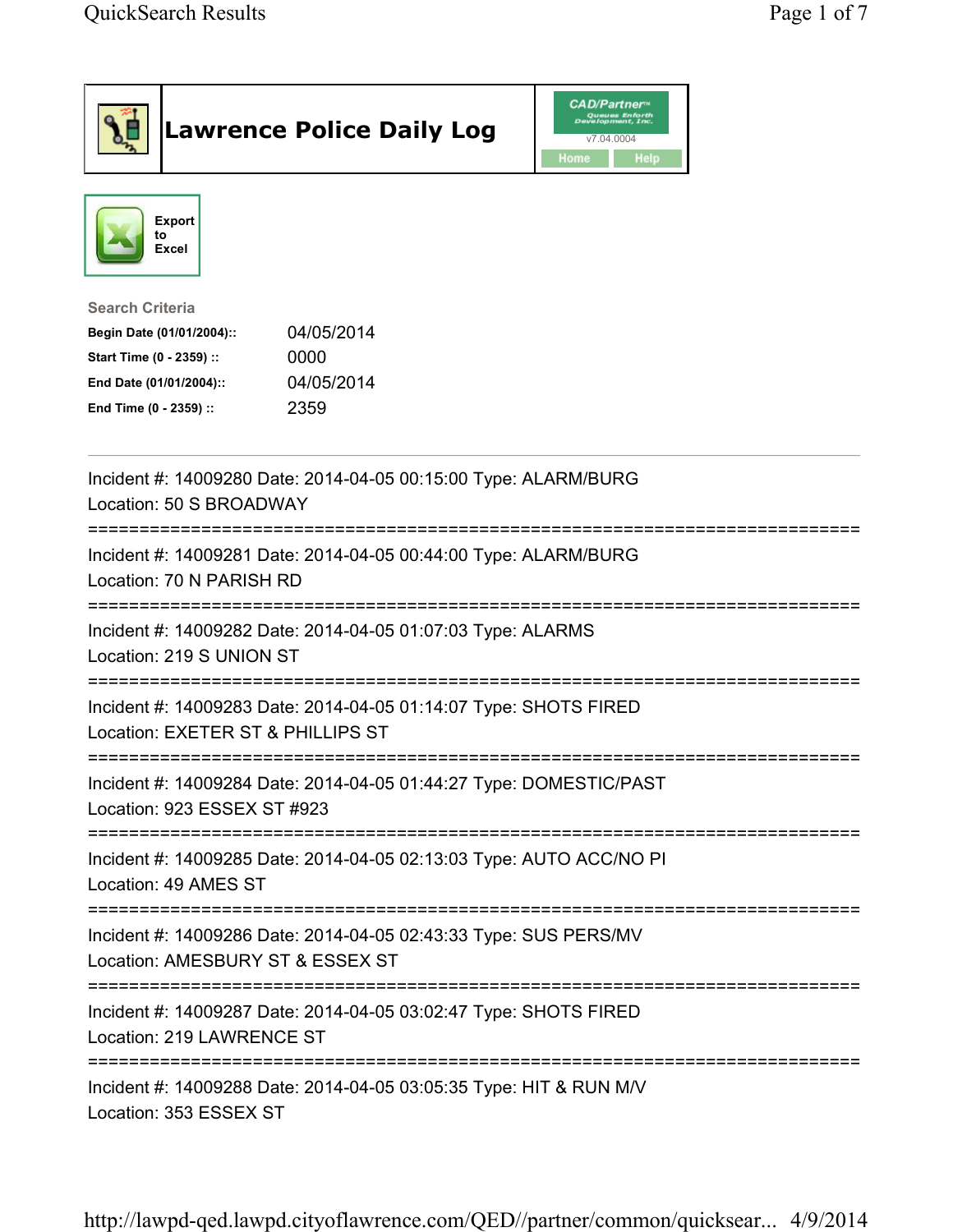| Incident #: 14009289 Date: 2014-04-05 03:38:01 Type: NOISE ORD<br>Location: 42 ROWE ST                                                           |
|--------------------------------------------------------------------------------------------------------------------------------------------------|
| Incident #: 14009290 Date: 2014-04-05 05:26:48 Type: CK WELL BEING<br>Location: 37 CHELMSFORD ST FL 1                                            |
| Incident #: 14009291 Date: 2014-04-05 06:55:03 Type: SUS PERS/MV<br>Location: ARCHER AUTO / 30 ARCHER ST                                         |
| Incident #: 14009292 Date: 2014-04-05 08:20:48 Type: KEEP PEACE<br>Location: 23 CORNISH ST                                                       |
| Incident #: 14009293 Date: 2014-04-05 08:31:07 Type: ALARM/BURG<br>Location: IMMIGRANT ARCHIVES / 6 ESSEX ST                                     |
| =======================<br>Incident #: 14009294 Date: 2014-04-05 09:40:50 Type: ALARM/BURG<br>Location: ST MARY'S CEMETARY GARAGE / 29 BARKER ST |
| Incident #: 14009295 Date: 2014-04-05 10:10:07 Type: MISSING PERS<br>Location: 82 AVON ST<br>=====================================               |
| Incident #: 14009296 Date: 2014-04-05 10:15:23 Type: TOW OF M/V<br>Location: 26 MEDFORD ST                                                       |
| Incident #: 14009297 Date: 2014-04-05 10:17:02 Type: MISSING PERS<br>Location: 70 KNOX ST<br>=======================                             |
| Incident #: 14009298 Date: 2014-04-05 10:40:11 Type: LIC PLATE STO<br>Location: 6 MAURICE AV                                                     |
| Incident #: 14009299 Date: 2014-04-05 11:06:30 Type: DOMESTIC/PAST<br>Location: 106 E HAVERHILL ST FL REAR                                       |
| Incident #: 14009300 Date: 2014-04-05 11:17:00 Type: B&E/MV/PAST<br>Location: 566 HAMPSHIRE ST                                                   |
| Incident #: 14009301 Date: 2014-04-05 11:25:36 Type: AUTO ACC/NO PI<br>Location: BROADWAY & CROSS ST                                             |
| Incident #: 14009302 Date: 2014-04-05 11:30:22 Type: B&E/MV/PAST<br>Lootion: 20 ALDED CT                                                         |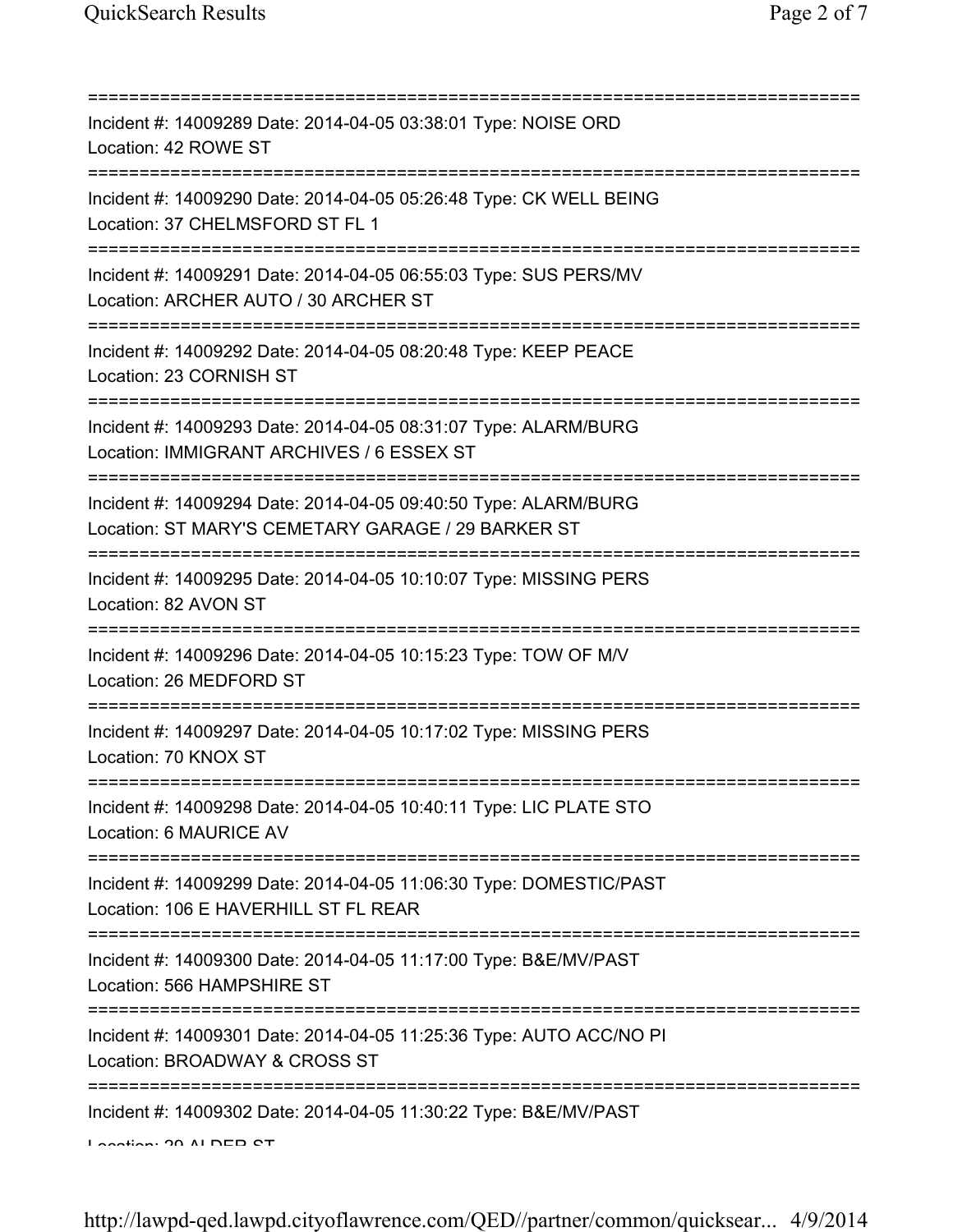| Incident #: 14009303 Date: 2014-04-05 12:41:08 Type: NOTIFICATION<br>Location: 10 BELMONT ST                                                  |
|-----------------------------------------------------------------------------------------------------------------------------------------------|
| Incident #: 14009305 Date: 2014-04-05 12:41:14 Type: KEEP PEACE<br>Location: 18 HOBSON ST                                                     |
| Incident #: 14009304 Date: 2014-04-05 12:44:55 Type: PARK & WALK<br>Location: NEWBURY ST & SUMMER ST<br>===================================== |
| Incident #: 14009306 Date: 2014-04-05 12:53:23 Type: PARK & WALK<br>Location: BOWDOIN ST & BROOKFIELD ST                                      |
| Incident #: 14009307 Date: 2014-04-05 13:03:42 Type: A&B PAST<br>Location: 555 S UNION ST FL 2                                                |
| ====================<br>Incident #: 14009308 Date: 2014-04-05 13:13:24 Type: GENERAL SERV<br>Location: 166 HIGH ST                            |
| Incident #: 14009309 Date: 2014-04-05 13:21:17 Type: SUS PERS/MV<br>Location: 118 SALEM ST                                                    |
| Incident #: 14009310 Date: 2014-04-05 13:30:39 Type: GENERAL SERV<br>Location: 77 WEARE ST                                                    |
| Incident #: 14009311 Date: 2014-04-05 13:50:02 Type: PARK & WALK<br>Location: LOWELL ST & MARGIN ST                                           |
| Incident #: 14009312 Date: 2014-04-05 13:53:20 Type: DRUG VIO<br>Location: BROADWAY BARBER SHOP / 241 BROADWAY                                |
| Incident #: 14009313 Date: 2014-04-05 13:59:12 Type: ALARM/BURG<br>Location: ARLINGTON SCHOOL / 150 ARLINGTON ST                              |
| Incident #: 14009314 Date: 2014-04-05 14:10:40 Type: AUTO ACC/NO PI<br>Location: HAVERHILL ST & WEST ST                                       |
| Incident #: 14009315 Date: 2014-04-05 14:11:24 Type: LARCENY/PAST<br>Location: 58 FERRY ST                                                    |
| Incident #: 14009316 Date: 2014-04-05 14:38:43 Type: THREATS                                                                                  |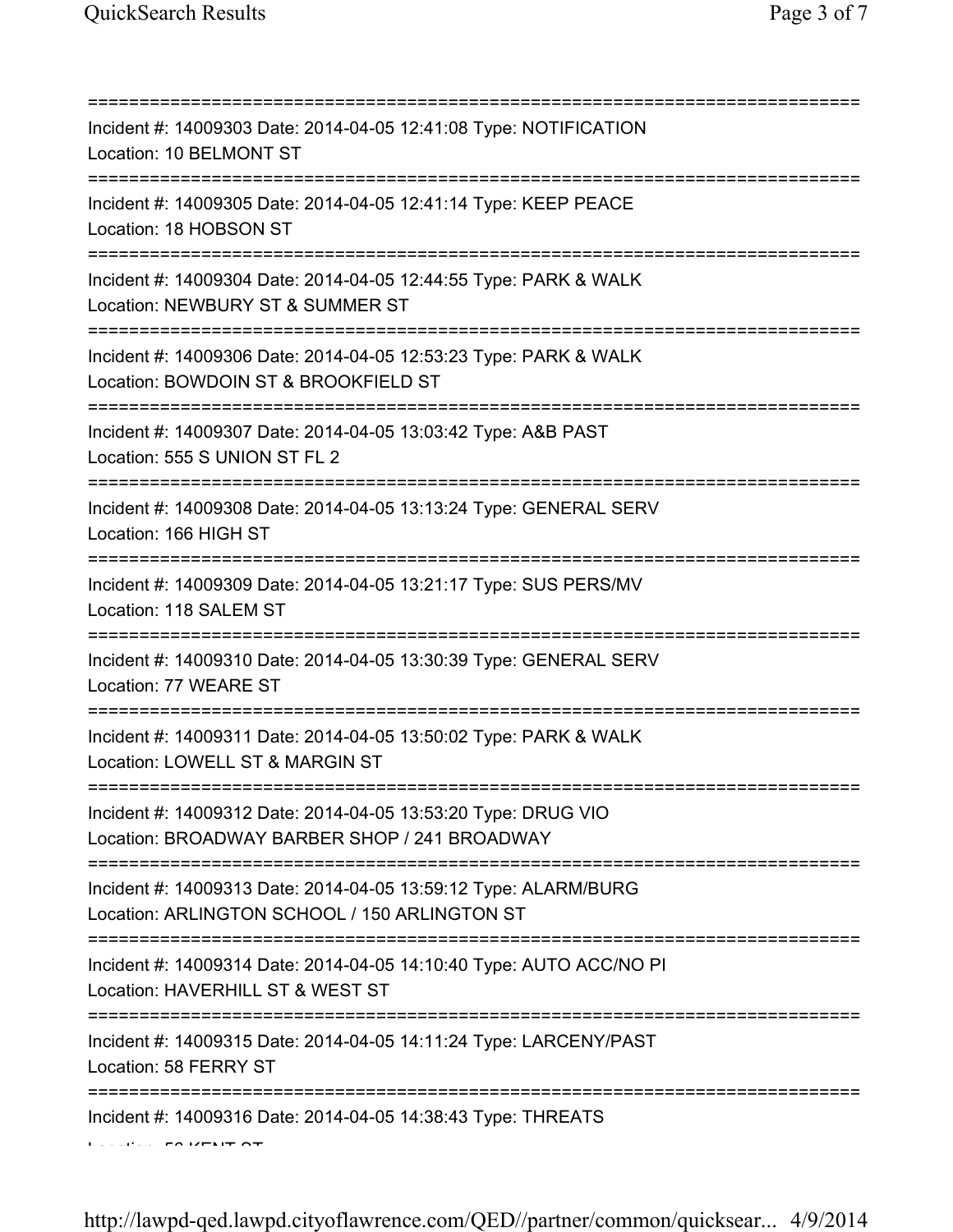Location: 192 HOWARD ST

=========================================================================== Incident #: 14009317 Date: 2014-04-05 14:49:01 Type: TRESPASSING Location: PARK ST & WILLOW ST =========================================================================== Incident #: 14009318 Date: 2014-04-05 14:52:38 Type: CK WELL BEING Location: CEDAR ST & RUSSELL ST =========================================================================== Incident #: 14009319 Date: 2014-04-05 15:08:08 Type: TOW OF M/V Location: BROADWAY & MANCHESTER ST =========================================================================== Incident #: 14009320 Date: 2014-04-05 15:22:09 Type: DISTURBANCE Location: 13 THORNTON AV FL 2 =========================================================================== Incident #: 14009321 Date: 2014-04-05 15:30:42 Type: KEEP PEACE Location: 519 HAVERHILL ST =========================================================================== Incident #: 14009322 Date: 2014-04-05 15:38:17 Type: AUTO ACC/NO PI Location: 119 JACKSON ST =========================================================================== Incident #: 14009323 Date: 2014-04-05 15:52:35 Type: DISTURBANCE Location: 61 BUNKERHILL ST =========================================================================== Incident #: 14009324 Date: 2014-04-05 15:56:28 Type: INVESTIGATION Location: 90 LOWELL ST =========================================================================== Incident #: 14009325 Date: 2014-04-05 16:25:41 Type: TENANT PROB Location: 21 E HAVERHILL ST FL 3 =========================================================================== Incident #: 14009326 Date: 2014-04-05 16:48:00 Type: NOTIFICATION Location: 96 ANDOVER ST FL 3 =========================================================================== Incident #: 14009327 Date: 2014-04-05 16:54:01 Type: ALARM/HOLD Location: 72 WOODLAND ST #3 =========================================================================== Incident #: 14009328 Date: 2014-04-05 16:56:16 Type: THREATS Location: 120 BUTLER ST =========================================================================== Incident #: 14009329 Date: 2014-04-05 17:10:09 Type: TENANT PROB Location: 21 E HAVERHILL ST FL 3 =========================================================================== Incident #: 14009330 Date: 2014-04-05 17:26:02 Type: GENERAL SERV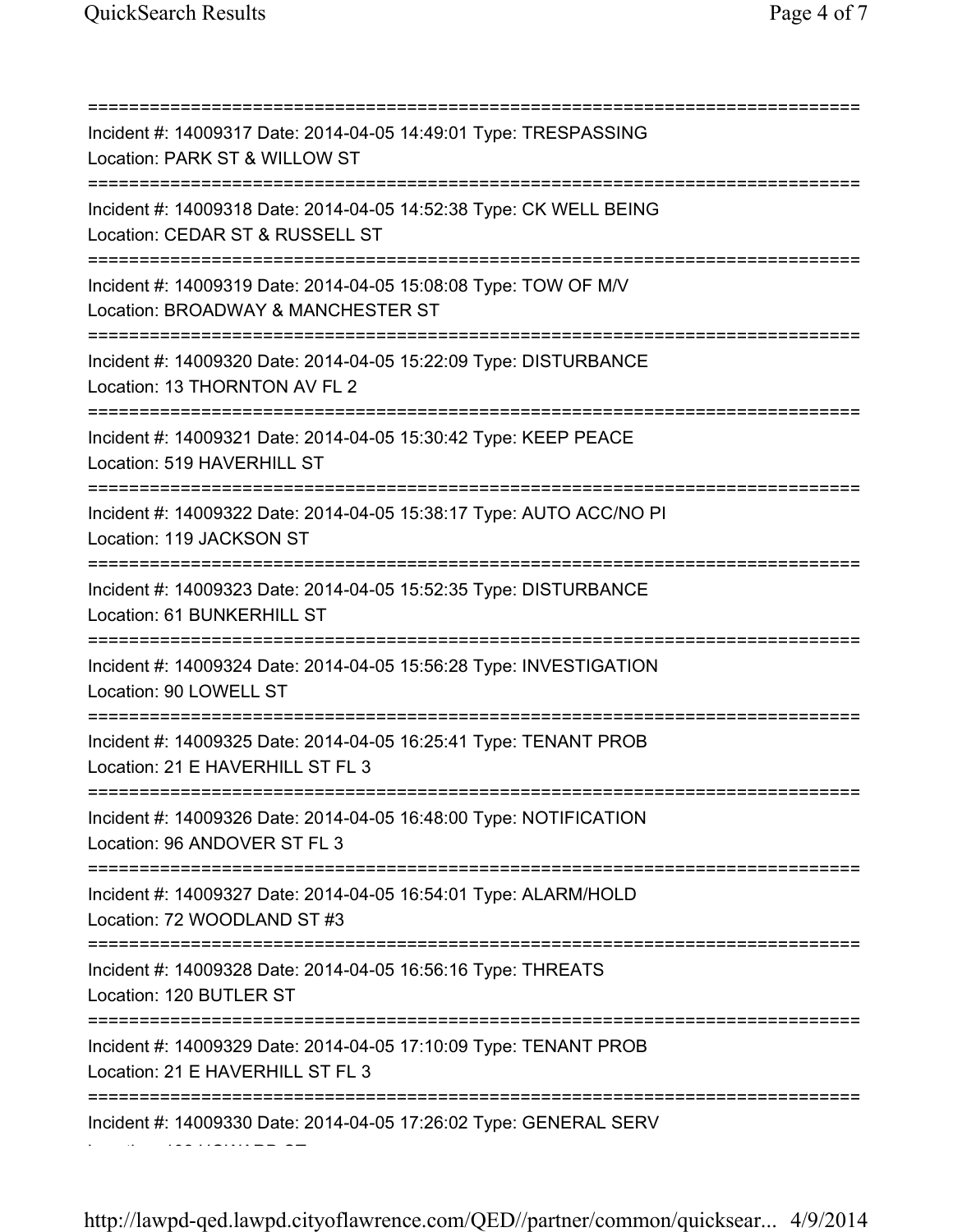| Incident #: 14009331 Date: 2014-04-05 17:38:45 Type: CK WELL BEING<br>Location: ANDOVER ST & GLENN ST                                               |
|-----------------------------------------------------------------------------------------------------------------------------------------------------|
| Incident #: 14009332 Date: 2014-04-05 17:46:27 Type: ALARM/BURG<br>Location: SOUTH LAWRENCE EAST SCHOOL / 165 CRAWFORD ST<br>:===================== |
| Incident #: 14009333 Date: 2014-04-05 17:47:26 Type: HIT & RUN M/V<br>Location: S BROADWAY & SALEM ST<br>=======================                    |
| Incident #: 14009334 Date: 2014-04-05 17:57:20 Type: IDENTITY THEFT<br>Location: 17 BAILEY ST                                                       |
| Incident #: 14009335 Date: 2014-04-05 18:04:40 Type: ALARM/BURG<br>Location: LORENZO BUILDING / 599 CANAL ST                                        |
| Incident #: 14009336 Date: 2014-04-05 18:06:06 Type: ALARM/BURG<br>Location: TORRES RESIDENCE / 135 HOWARD ST                                       |
| Incident #: 14009337 Date: 2014-04-05 18:26:35 Type: SUS PERS/MV<br>Location: 143 S UNION ST FL 3                                                   |
| Incident #: 14009338 Date: 2014-04-05 19:03:37 Type: ALARM/BURG<br>Location: BEAUCHESNE RESIDENCE / 1 CHERRY ST                                     |
| Incident #: 14009339 Date: 2014-04-05 19:38:08 Type: AUTO ACC/PI<br>Location: 47 MAY ST                                                             |
| Incident #: 14009340 Date: 2014-04-05 20:43:44 Type: LOUD NOISE<br>Location: 48 SARATOGA ST FL 1R                                                   |
| =========================<br>Incident #: 14009341 Date: 2014-04-05 21:12:01 Type: NOISE ORD<br>Location: 22 RIDGEWOOD CIR                           |
| Incident #: 14009342 Date: 2014-04-05 21:15:50 Type: MAN DOWN<br>Location: WALGREENS / 220 S BROADWAY                                               |
| =====================================<br>Incident #: 14009343 Date: 2014-04-05 21:17:42 Type: A&B PAST<br>Location: 50 NEWBURY ST FL 2              |
| Incident #: 14009344 Date: 2014-04-05 21:20:24 Type: STOL/MV/PAS                                                                                    |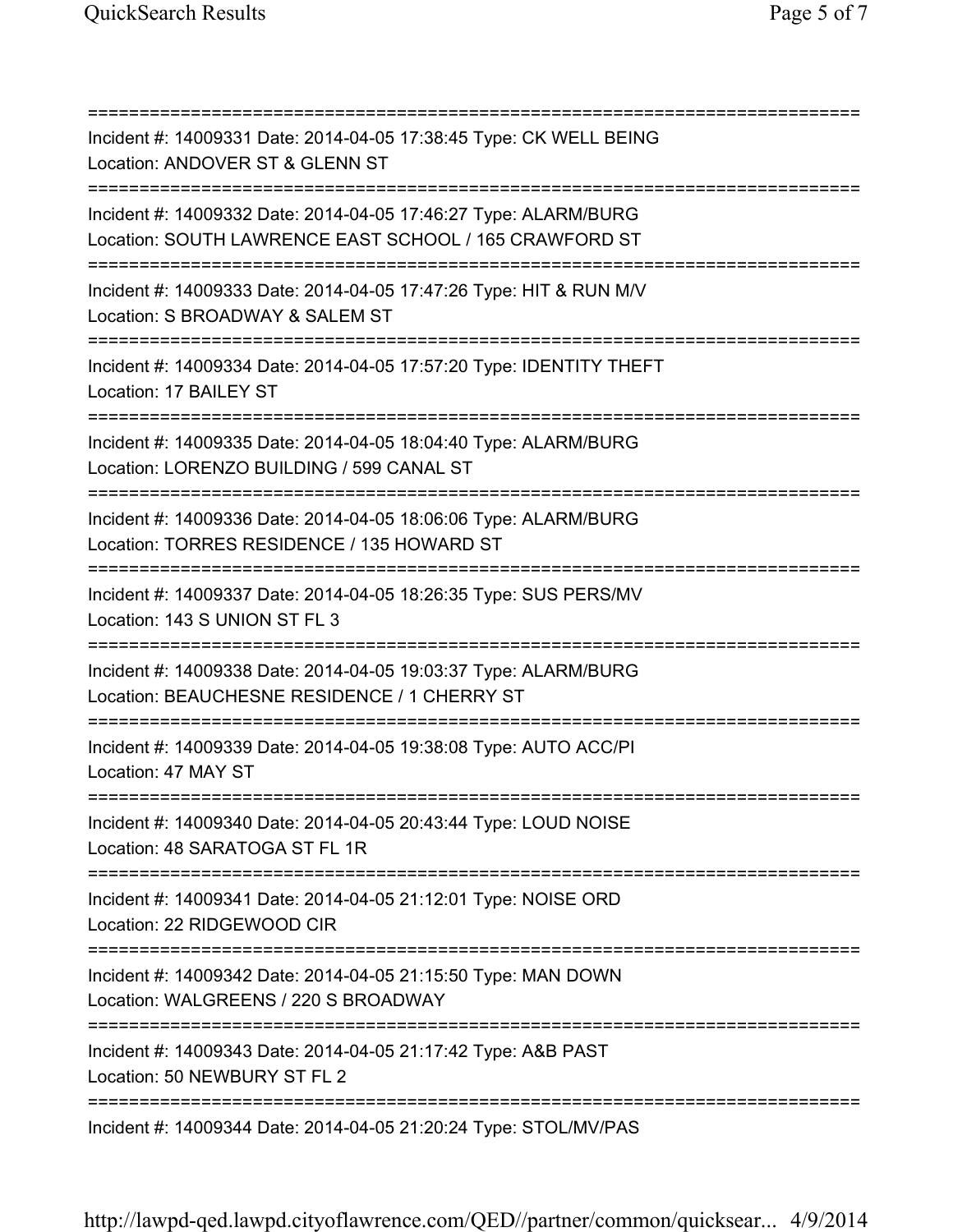=========================================================================== Incident #: 14009345 Date: 2014-04-05 21:43:18 Type: SEX OFF. PAST Location: 503 ANDOVER ST FL 3 =========================================================================== Incident #: 14009346 Date: 2014-04-05 21:54:59 Type: NOISE ORD Location: 264 E HAVERHILL ST #16 FL 2 =========================================================================== Incident #: 14009347 Date: 2014-04-05 21:55:44 Type: MAL DAMAGE Location: 292 S UNION ST =========================================================================== Incident #: 14009348 Date: 2014-04-05 22:11:18 Type: NOISE ORD Location: 32 LAWRENCE ST #32/35 =========================================================================== Incident #: 14009349 Date: 2014-04-05 22:43:53 Type: CK WELL BEING Location: 2 MUSEUM SQ #705 =========================================================================== Incident #: 14009350 Date: 2014-04-05 22:46:48 Type: 209A/VIOLATION Location: 7 EXCHANGE ST FL 1ST =========================================================================== Incident #: 14009351 Date: 2014-04-05 22:53:37 Type: ALARM/BURG Location: SALS PIZZA / 354 MERRIMACK ST =========================================================================== Incident #: 14009352 Date: 2014-04-05 23:03:26 Type: UNWANTEDGUEST Location: 108 ABBOTT ST FL 1 =========================================================================== Incident #: 14009353 Date: 2014-04-05 23:05:02 Type: ALARM/BURG Location: CITY HALL / 200 COMMON ST =========================================================================== Incident #: 14009354 Date: 2014-04-05 23:21:17 Type: SUS PERS/MV Location: 13 CHAMPLAIN AV =========================================================================== Incident #: 14009355 Date: 2014-04-05 23:29:25 Type: DISTURBANCE Location: 499 HAVERHILL ST #4 =========================================================================== Incident #: 14009356 Date: 2014-04-05 23:41:37 Type: 911 HANG UP Location: 202 LAWRENCE ST FL 1 =========================================================================== Incident #: 14009357 Date: 2014-04-05 23:47:19 Type: NOISE ORD Location: 168 SPRUCE ST FL 1 =========================================================================== Incident #: 14009358 Date: 2014-04-05 23:50:14 Type: NOISE ORD